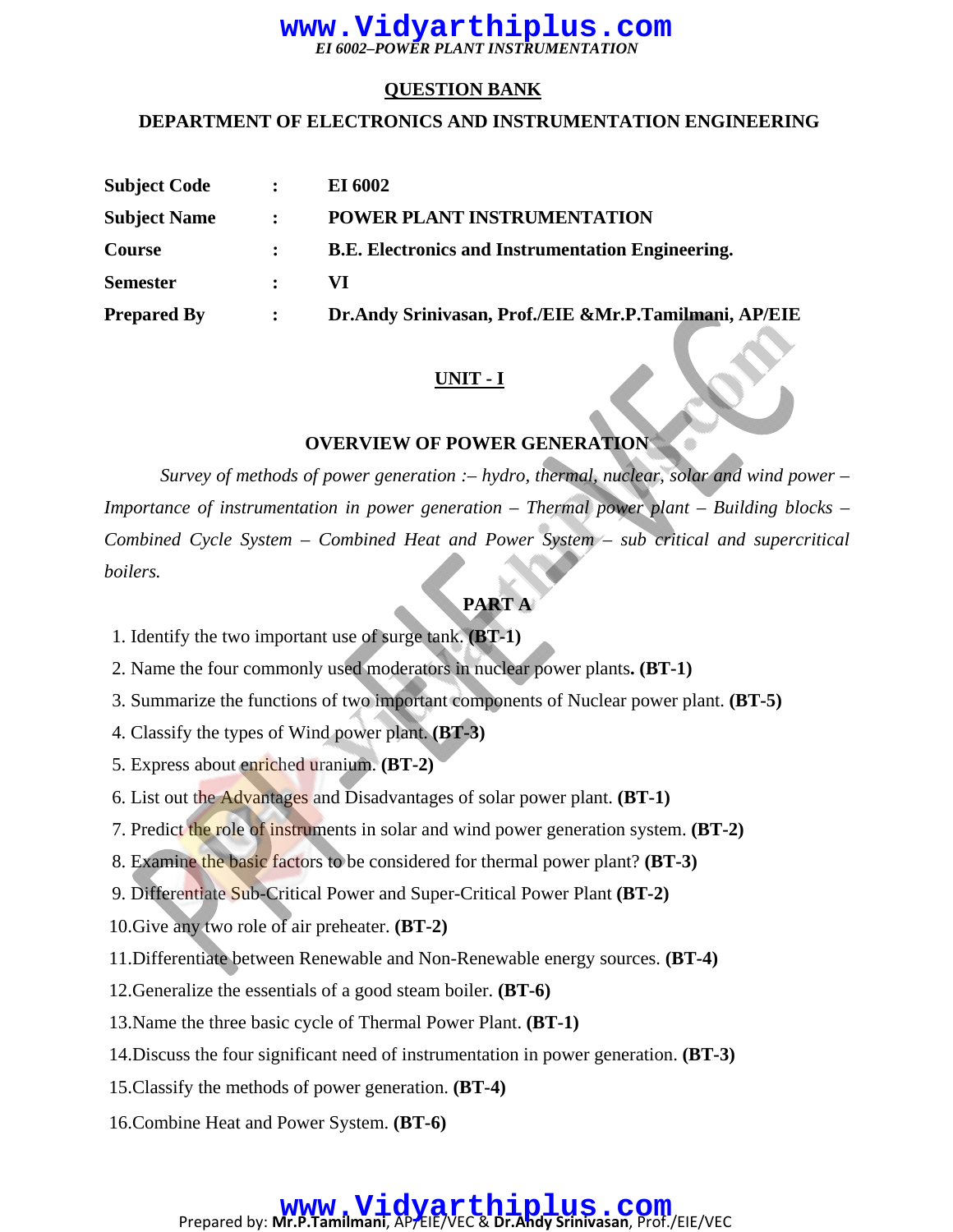17.Tell the two primary function of Economizer. **(BT-1)**

18.Define the term Cogeneration. **(BT-1)** 

- 19.Point out the two important working principle of Solar Photo Voltaic Cell. **(BT-4)**
- 20.Summarize the two major importance of instrumentation in power generation**(BT-5)**

## **PART-B**

- 1. Design a combined Heat and Power System in brief. **(BT-6)**
- 2. Describe Solar power plant with neat sketch. **(BT-1)**
- 3. Explain with a neat sketch the process of electric power generation using wind energy. **(BT-5)**
- 4. Distinguish the methods of power generation. **(BT-2)**
- 5. Describe the working of a thermal power plant with suitable building blocks. **(BT-1)**
- 6. Examine the measurement of radiation occurring in a nuclear plant and how to control it?**(BT3)**
- 7. Distinguish between sub critical and supercritical boilers with example. **(BT-2)**
- 8. List the applications of cogeneration in power plant and Label the PI diagram of cogeneration plant **(BT-1)**
- 9. With schematic diagram explain Hydro Power plant generation. **(BT-4)**
- 10. Explain the importance of instrumentation in nuclear power plant and Survey of methods of power generation. **(BT-4)**

# **UNIT–1**

# **MEASUREMENTS IN POWER PLANTS**

*Measurement of feed water flow, air flow, steam flow and coal flow – Drum level measurement – Steam pressure and temperature measurement – Turbine speed and vibration measurement – Flue gas analyzer – Fuel composition analyzer* 

# **PART A**

- 1. Combine the two types of feed water heaters in a steam power planting terms of uses.**(BT-6)**
- 2. List various methods of feed water flow measurement in power plant. **(BT-1)**
- 3. Examine the suitability of float type in boiler drum level measurement. **(BT-3)**
- 4. Classify the types of turbine speed measurement. **(BT-3)**
- 5. Tell the need of vibration monitoring in turbine. **(BT-1)**
- 6. Explain the principle of Dall tube? **(BT-5)**
- 7. Point out the significance of Stagnation point? **(BT-4)**
- 8. Demonstrate the principle of steam purity measurement. **(BT-3)**

# **WWW. Vidyarthiplus.com**<br>Prepared by: Mr.P.Tamilmani, AP/EIE/VEC & Dr.Andy Srinivasan, Prof./EIE/VEC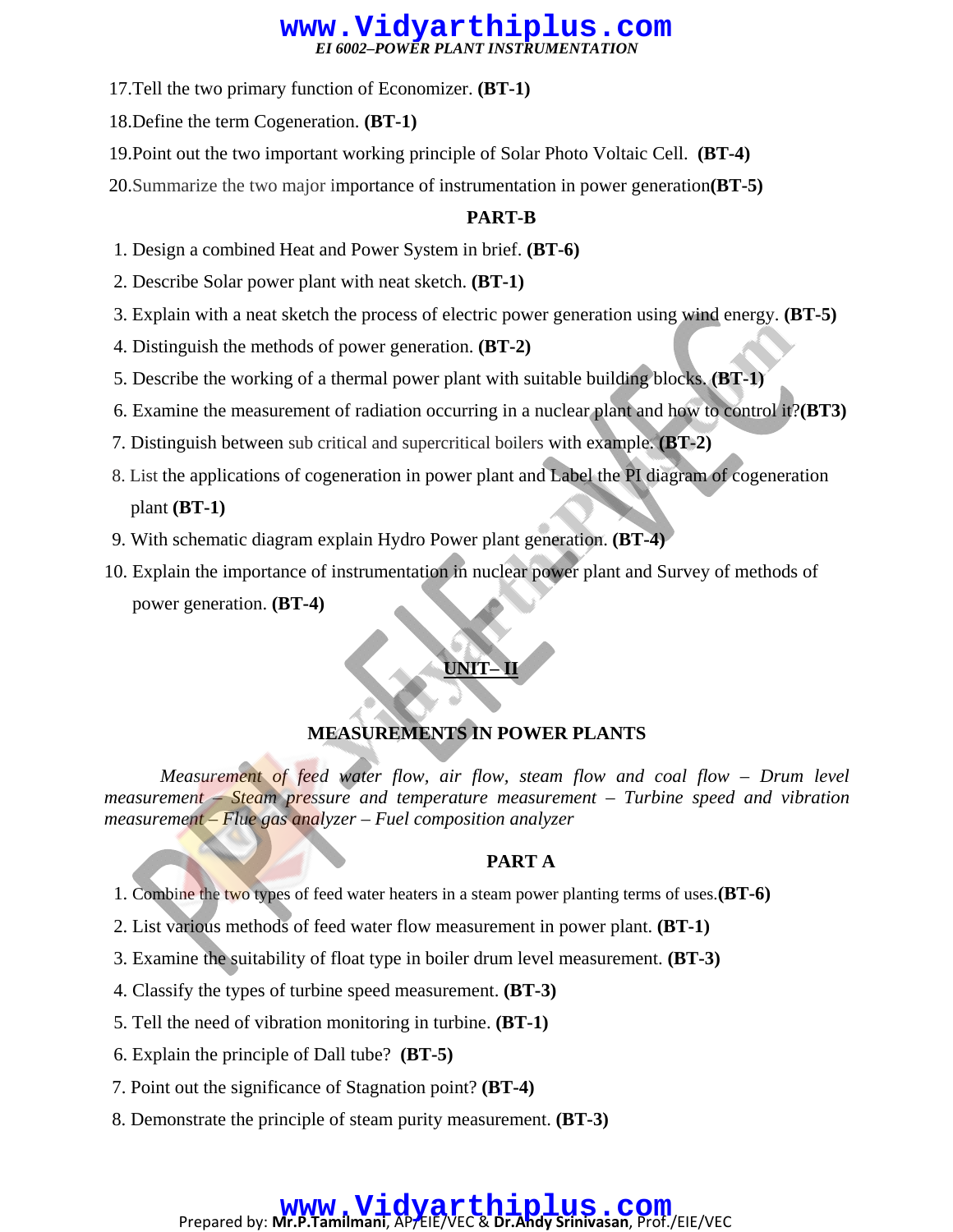- 9. What is pulverized coal? **(BT-4)**
- 10.Analyze the importance of drum level measurement? How is it taken care of? **(BT-4)**
- 11.Quote the digital methods of measuring speed. **(BT-1)**
- 12.Summaries the two importance of feedwater Analysis**. (BT-5)**
- 13.Name the five sensors used in measuring vibration **(BT-1)**
- 14.Examine the working principle of Orsat flue gas analyzer**. (BT-1)**
- 15.Quote the objective of Fuel Analysis? **(BT-1)**
- 16.Interpret the need of correction factor in temperature measurement of Steam in High Pressure Boiler?. **(BT-2)**
- 17.Give the two scales used for temperature measurements in power plants?. **(BT-2)**
- 18.Predict the need of connecting thermocouples in series and parallel during temperature measurement? **(BT-2)**

19.Express your view on two primary parameters to be monitored and controlled in a turbine. **(BT-2)**

20.Generalize the types of orifice? **(BT-6)**

#### **PART-B**

- 1. Explain the working of dissolved oxygen analyzer used in feed water analysis. **(BT-4)**
- 2. With suitable diagram, explain the principle of Electromagnetic type flow meters. Also mention its advantages and limitations. **(BT-4)**
- 3. List the parameters to be measured in Flue gas of Boiler. Describe in detail about the flue gas  $O_2$  analyzer. **(BT-1)**
- 4. Classify the transducers based on Low, Medium and High temperature applications? Also list the major temperature measurement points and suggest suitable sensors in Thermal power plant. **(BT-3)**
- 5. Summarize how do you measure the speed of a turbine and what are the control mechanisms required to maintain optimum speed of the turbine?. **(BT-5)**
- 6. Describe ultimate and proximate analysis of a fuel. **(BT-1)**
- 7. Describe the working of gas chromatography for the analysis of fuel gas with a neat sketch.**(BT-1)**
- 8. Discuss the operation of LP and HP heaters in a steam power plant. **(BT-2)**
- 9. Interpret the important of vibration analysis in Turbine. Also list the various techniques used for vibration measurement. Explain anyone vibration measurement technique in detail. **(BT-2)**
- 10.Combine Primary and Secondary transducers in Pressure measurement? Explain the pressure measurement of steam in Power plant. **(BT-6)**

# **WWW. Vidyarthiplus.com**<br>Prepared by: Mr.P.Tamilmani, AP/EIE/VEC & Dr.Andy Srinivasan, Prof./EIE/VEC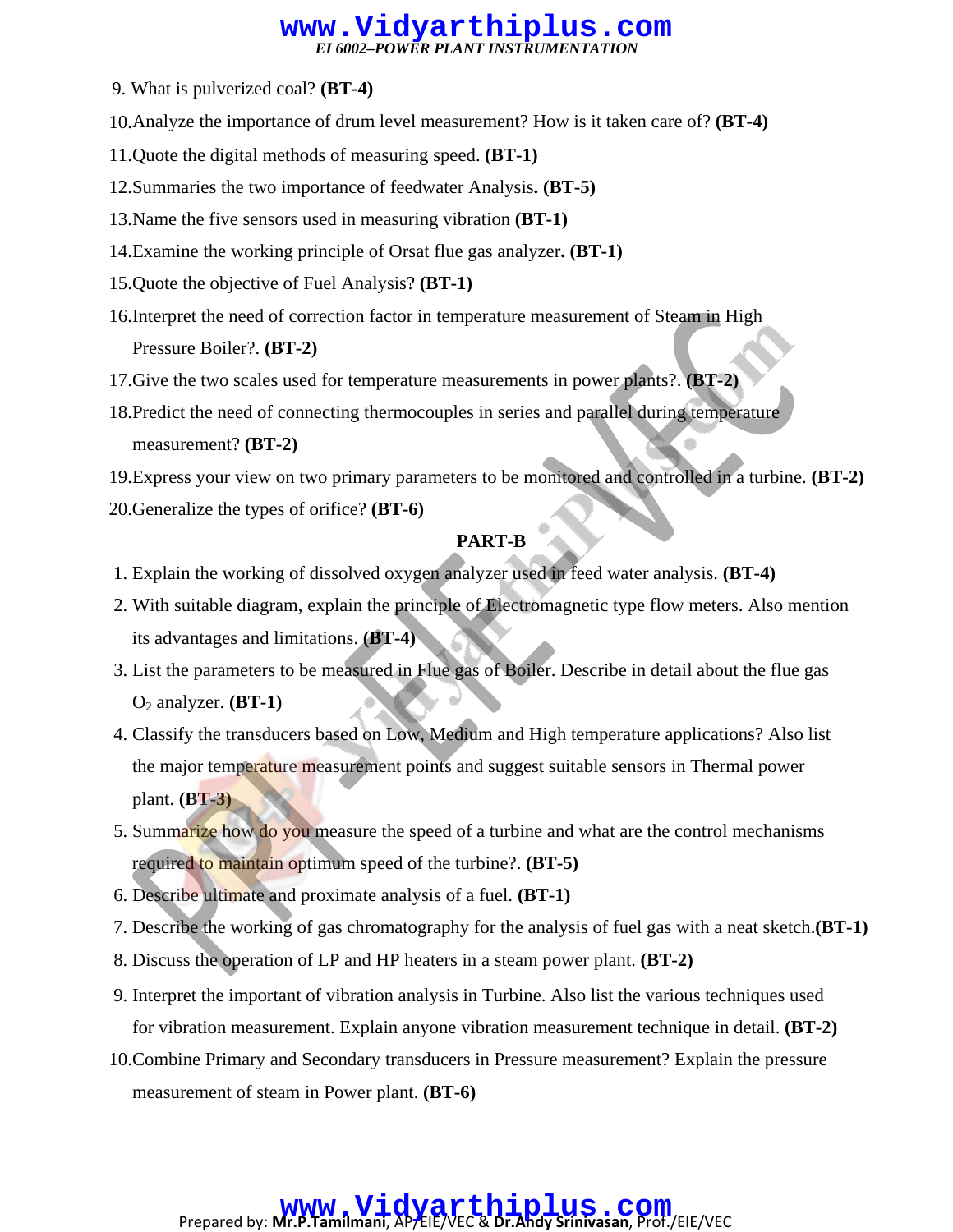# **UNIT – III**

#### **BOILER CONTROL – I**

*Combustion of fuel and excess air – Firing rate demand – Steam temperature control – Control of deaerator – Drum level control – Single, two and three element control – Furnace draft control – implosion – flue gas dew point control – Trimming of combustion air – Soot blowing.*

#### **PART-A**

- 1. Describe the concept of excess air. **(BT-1)**
- 2. List the two basic types of deaerators. **(BT-1)**
- 3. Explain stoichiometric condition of combustion in fuel? **(BT-5)**
- 4. Evaluate the necessity for Steam temperature control. **(BT-5)**
- 5. Define Firing rate demand. **(BT-1)**
- 6. Design split-range control. **(BT-6)**
- 7. Examine the need for "Air/fuel ratio" control. **(BT-3)**
- 8. Predict the role of attemperator. **(BT-2)**
- 9. List the methods of Trimming **(BT-1)**
- 10.Quite the need of deaerator control**. (BT-1)**
- 11.Examine the role of boiler control. **(BT-3)**
- 12.Give the function of a deaerator in power plant and its importance. **(BT-2)**
- 13.Quote the Steam temperature control methods**. (BT-1)**.
- 14.Give the requirements to be considered for firing due to load change. **(BT-2)**
- 15.Combine the two methods of Furnace draft control. **(BT-6)**
- 16.Differentiate the advantage of three element control with single element control. **(BT-4)**
- 17.Examine balanced draft in Boiler. **(BT-3)**
- 18.Infer Soot blowing. **(BT-4)**
- 19.Examine the predominant factor in setting of automatic controllers for optimum combustion efficiency? **(BT-3)**
- 20.Point out furnace draft and how to quantify furnace draft?**(BT-4)**

#### **PART-B**

- 1. Discuss about the single and two element three-element schemes of boiler drum level control. **(BT-2)**
- 2. With suitable sketches describe boiler following firing rate control and turbine following firing rate control. **(BT-1)**
- 3. Explain the methods of measurement of combustion air flow. **(BT-4)**

# Prepared by: **Mr.P.Tamilmani**, AP/EIE/VEC & **Dr.Andy Srinivasan**, Prof./EIE/VEC **www.Vidyarthiplus.com**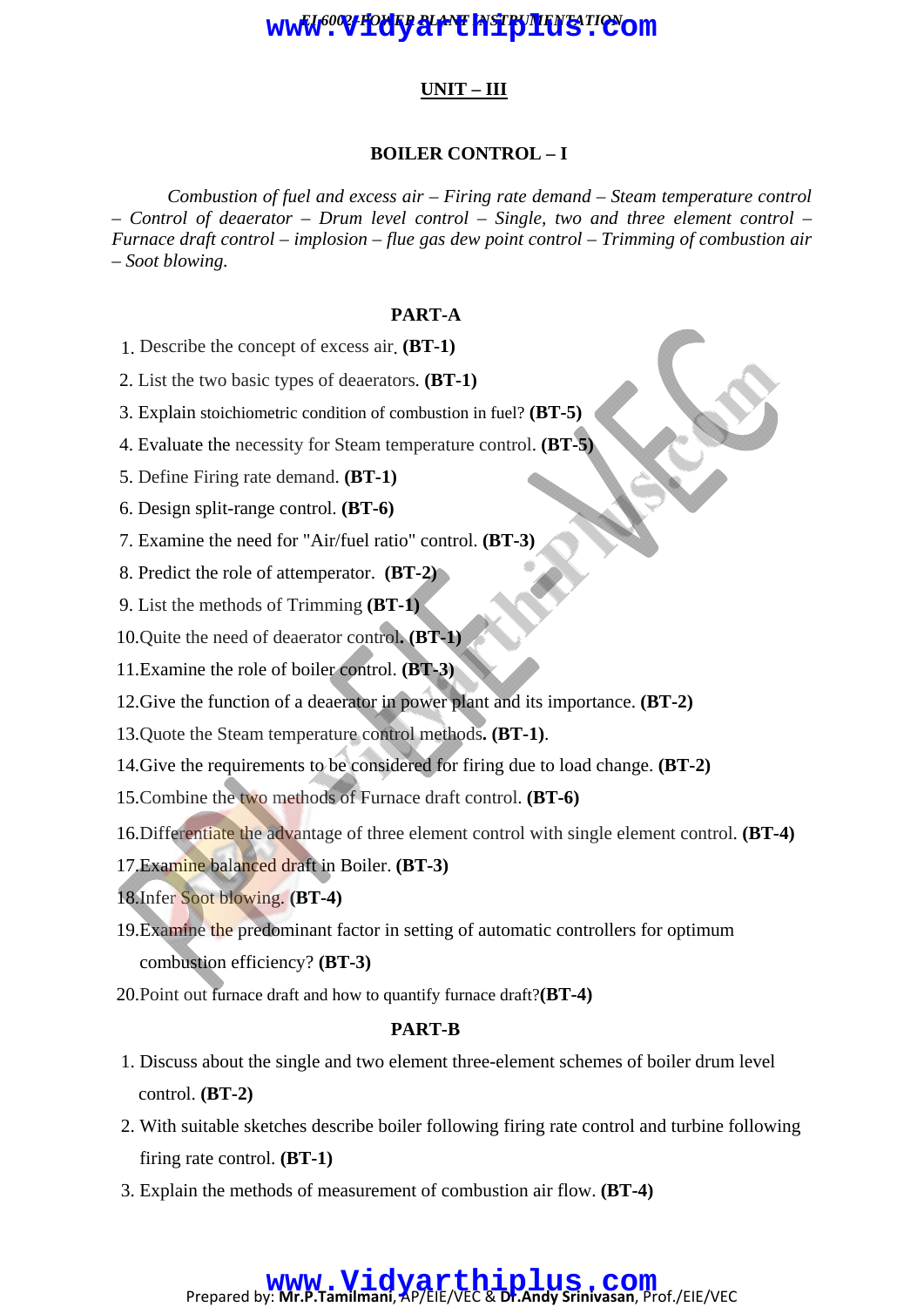- 4. List the two basic types of deaerators. Explain any one in detail. **(BT-1)**
- 5. Describe how air is delivered to the furnace at the right conditions of now and temperature using air heater and different types of fans in the draught plant. **(BT-1)**
- 6. Summarize about the various combustion control system adapted in Power plant. Explain the principle and operation of "Cross-limited" combustion control system with necessary diagram. **(BT-5)**
- 7. Analyze the need of Air/fuel ratio control? What is meant by the term Oxygen trim control in Boiler? Explain the method of controlling the combustion by Oxygen trim control. **(BT-6)**
- 8. Explain the flue gas dew point control. **(BT-4)**
- 9. Discuss about Steam temperature control in detail. **(BT-2)**
- 10.Examine how do you measure the air pollutants from a power plant and what are the

control measures adopted to reduce the same? **(BT-3)**

## **UNIT IV**

# **BOILER CONTROL – II**

*Burners for liquid and solid fuels – Burner management – Furnace safety interlocks – Coal pulverizer control – Combustion control for liquid and solid fuel fired boilers – air/fuel ratio control – fluidized bed boiler – Cyclone furnace.* 

### **PART-A**

- 1. Classify the functions performed by all burners. **(BT-3)**
- 2. List the non-control problems when burning waste fuels. **(BT-1)**
- 3. Summarize the coal burning problems that affect boiler.**(BT-5)**
- 4. Distinguish single-point positioning control and parallel positioning control. **(BT-2)**
- 5. Compare liquid and solid fuel fired boilers.**(BT-5)**
- 6. Classify atomizing for different burners**. (BT-4)**
- 7. Give cyclone furnace purge logic.**(BT-2)**
- 8. Classify the basic elements for unit pulverizer system. **(BT-3)**
- 9. Examine boiler purge logic. **(BT-1)**
- 10.List the hazardous conditions arise when main fuel trip.**(BT-1)**
- 11.Predict where we are in need of air fuel ratio control?(**BT-2)**
- 12.Classify the coal feeders of volumetric coal feeders.**(BT-3)**
- 13.Examine gas burner management logic.**(BT-1)**
- 14.Compare gravimetric and volumetric coal feeders for excess air effect.**(BT-4)**

# Prepared by: **Mr.P.Tamilmani**, AP/EIE/VEC & **Dr.Andy Srinivasan**, Prof./EIE/VEC **www.Vidyarthiplus.com**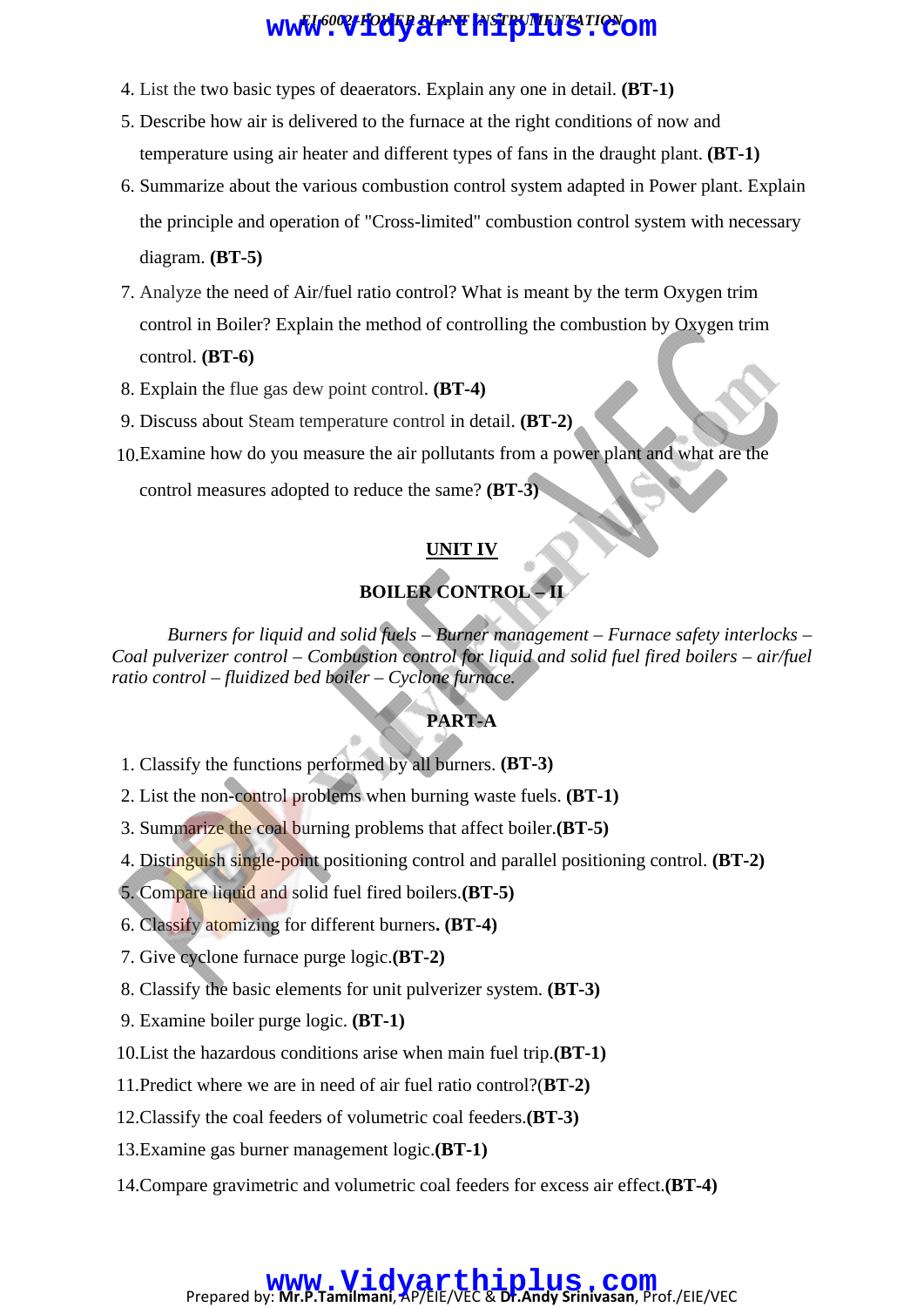- 15.Generalize the factors affecting combustion efficiency of boiler.**(BT-6)**
- 16.Point out the predominant factor in setting of automatic controllers for optimum efficiency.**(BT-4)**
- 17.Express the degree of burner automation**. (BT-2)**
- 18.What is the use of pulverizer**? (BT-1)**
- 19.List the types of combustion control for liquid and gaseous fuel boilers**. (BT-1)**

20.Generalize the effects of fuel Btu variation. **(BT-6)**

#### **PART-B**

- 1. Classify various burner management in detail. **(BT-3)**
- 2. Explain in detailabout burners for liquid fuels. **(BT-4)**
- 3. With schematic diagram explain furnace safety interlocks. **(BT-4)**
- 4. Describeabout burners for solid fuels. **(BT-1)**
- 5. Discuss about fluidized bed boiler with neat diagram. **(BT-2)**
- 6. Design combustion control for liquid fuel fired boiler. **(BT-6)**
- 7. Discuss air fuel ratio control in brief. **(BT-2)**
- 8. Describe coal pulverizer control with neat diagram. **(BT-1)**
- 9. Explain in detail about cyclone furnace with neat diagram. **(BT-5)**
- 10.Describe about combustion control for solid fuel fired boiler. **(BT-1)**

### **UNIT V**

# **CONTROL OF TURBINE**

*Types of steam turbines – impulse and reaction turbines – compounding – Turbine governing system – Speed and Load control – Transient speed rise – Free governor mode operation – Automatic Load Frequency Control – Turbine oil system – Oil pressure drop relay – Oil cooling system – Turbine run up system.* 

1. What is steam turbine? **(BT-1)**

- 2. Give the methods available for turbine governing system. **(BT-2)**
- 3. Compare impulse turbine with reaction turbine. **(BT-5)**
- 4. Classify steam turbines. **(BT-3)**
- 5. Compare throttle and nozzle control governing. **(BT-4)**
- 6. List the advantages and disadvantages of velocity compounded impulse turbine. **(BT-1)**
- 7. Design automatic load frequency control. **(BT-6)**
- 8. Give the control scheme for turbine speed control. **(BT-2)**
- 9. List the types of power in steam turbine practice. **(BT-1)**
- 10.Give the control scheme for turbine load control.**(BT-2)**

# **WWW.Vidyarthiplus.com**<br>Prepared by: Mr.P.Tamilmani, AP/EIE/VEC & Dr.Andy Srinivasan, Prof./EIE/VEC